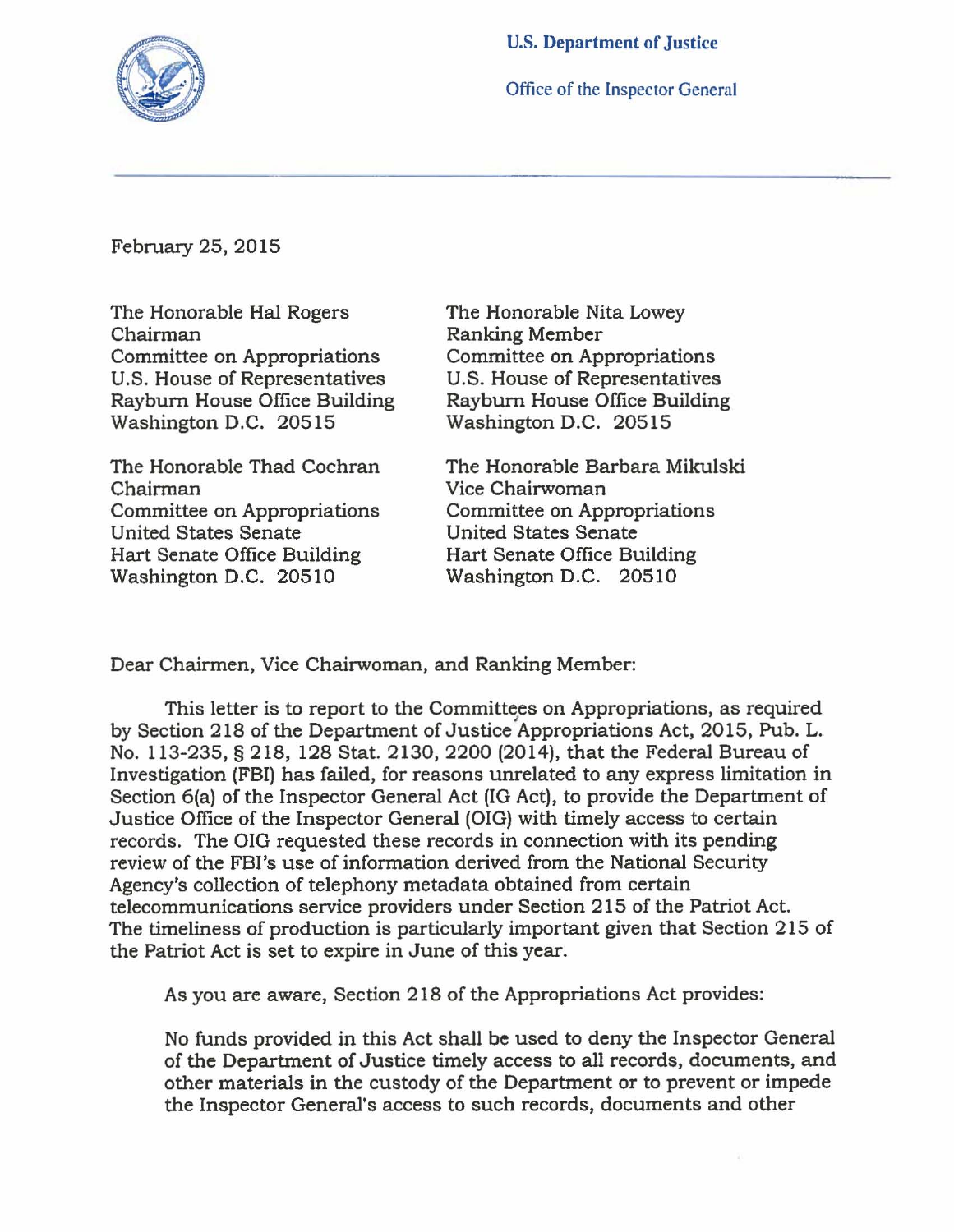materials, unless in accordance with an express limitation of section 6(a) of the Inspector General Act, as amended, consistent with the plain language of the Inspector General Act, as amended. The Inspector General of the Department of Justice shall report to the Committees on Appropriations within five calendar days of any failures to comply with this requirement.

*[d.* 

The unfulfIlled document request that causes the OIG to make this report was sent to the FBI on October 10, 2014. Since that time, the FBI has made partial productions in this matter, and there have been multiple discussions between the OIG and the FBI about this request, resulting in the OIG setting a deadline for production of all material of January 23, 2015.

On January 27, 2015, the FBI informed the OIG that it would need an extension of time for completing production, but was unable to provide an estimate of how much additional time was needed. More recently, the FBI informed the OIG that it will take several additional weeks to complete production of a portion of the outstanding material and potentially longer to complete the balance. One of the reasons for the FBI's inability to meet the deadline set by the OIG for production is the FBI's desire to continue its review of e-mails requested by the OIG to determine whether they contain any information that the FBI maintains the OIG is not legally entitled to access, such as grand jury, Title III electronic surveillance, and Fair Credit Reporting Act information. It has been the FBI's position in other cases that, for any such information it identified, it would need the authorization of the Attorney General or Deputy Attorney General in order to produce the information to the OIG. However, Section 6(a) of the IG Act does not contain an express limitation of the OIG's access to these categories of information. Moreover, even if the Department's leadership were to give such authorization, a process allowing the OIG access to records of the Department only when granted permission by the Department's leadership is inconsistent with Section 6(a) of the IG Act, OIG independence, and Section 218 of the Appropriations Act.

Section 218 of the Appropriations Act does not permit the use of funds appropriated to the Department of Justice to deny the OIG access to records in the custody of the Department unless in accordance with an express limitation of Section 6(a) of the IG Act. The IG Act, Section 6(a), does not expressly or otherwise limit the OIG's access to the categories of information the FBI maintains it must review before providing records to the OIG. For this reason, we are reporting this matter to the Appropriations Committees in conformity with Section 218 of the Appropriations Act.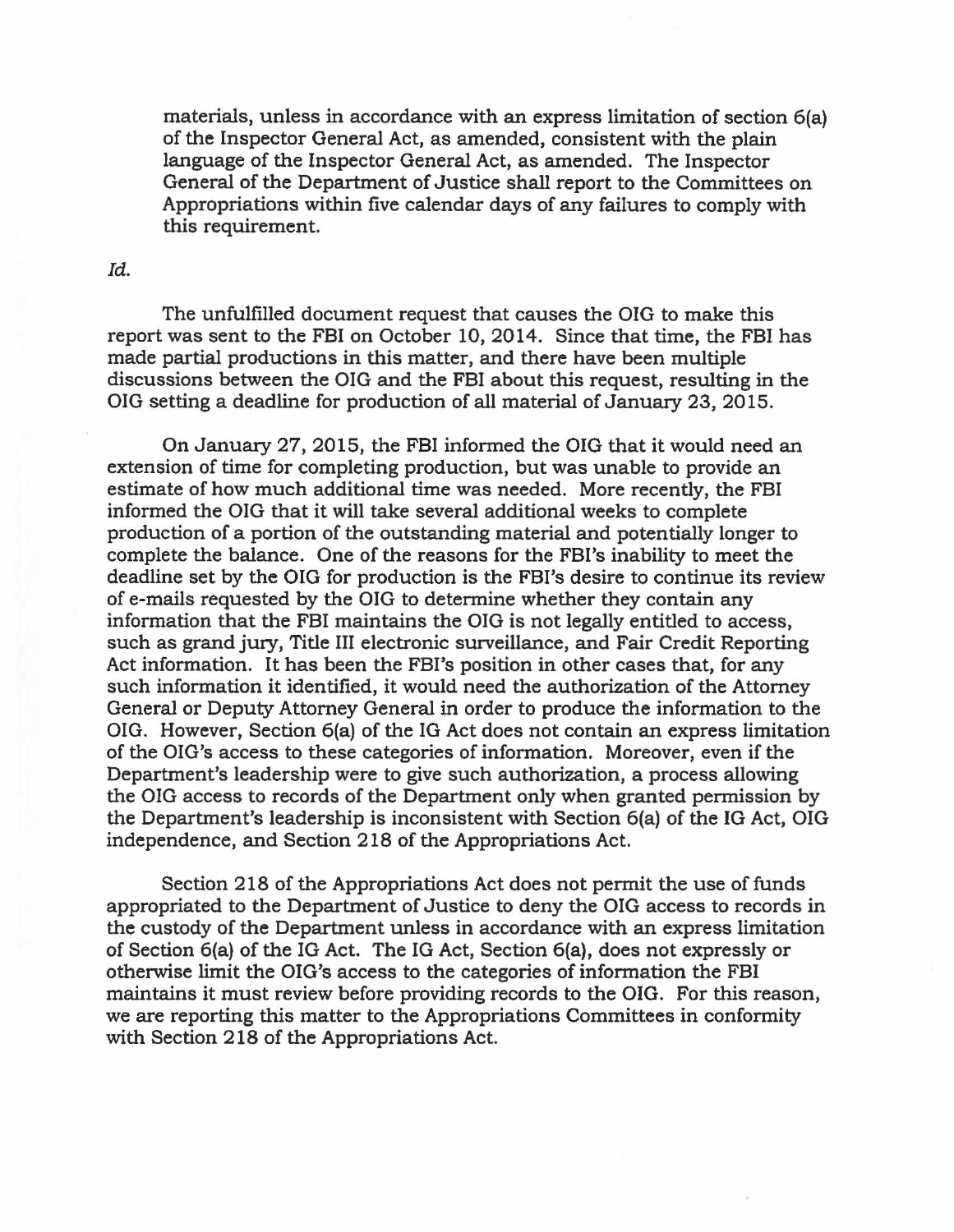We will continue to work to resolve this matter, and will keep the Committees apprised of our progress. If you have any questions, please feel free to contact me or Chief of Staff Jay Lerner at (202) 514-3435.

Sincerely,

Whichae NK

Michael E. Horowitz Inspector General

cc: The Honorable John Culberson Chairman, Subcommittee on Commerce, Justice, Science, and Related Agencies Committee on Appropriations United States House of Representatives

The Honorable Chaka Fattah Ranking Member, Subcommittee on Commerce, Justice, Science, and Related Agencies Committee on Appropriations United States House of Representatives

The Honorable Richard Shelby Chairman, Subcommittee on Commerce, Justice, Science, and Related Agencies Committee on Appropriations United States Senate

The Honorable Jason Chaffetz Chairman, Committee on Oversight and Government Reform United States House of Representatives

The Honorable Elijah Cummings Ranking Member, Committee on Oversight and Government Reform United States House of Representatives

The Honorable Ron Johnson Chairman, Committee on Homeland Security and Governmental Affairs United States Senate